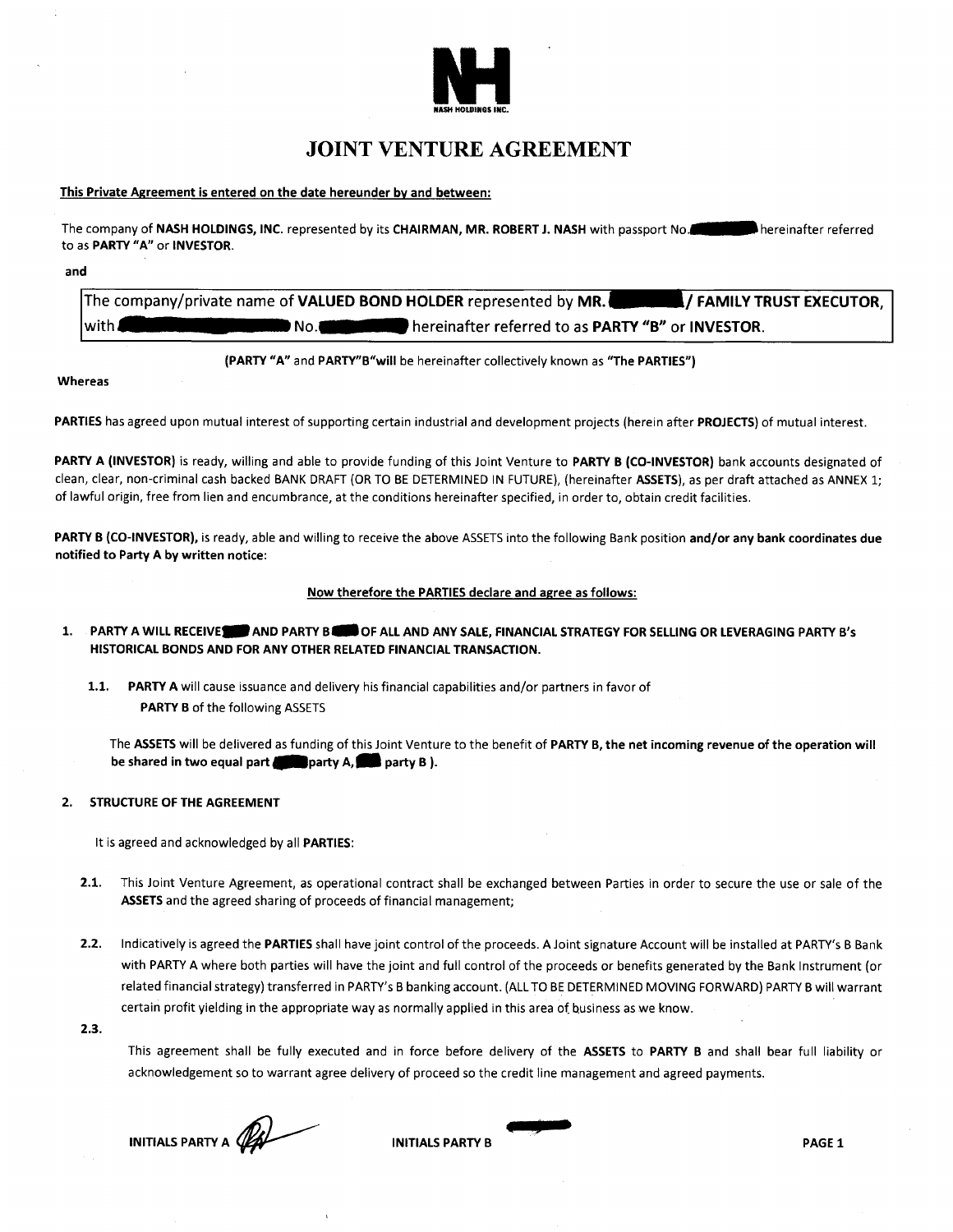# **JOINT VENTURE AGREEMENT**

## **3. LIABILITIES AND WARRANTIES**

**4.**

**4.1.** The PARTIES shall, upon signing of this Agreement, assume entire and full legal responsibilities of their declarations;

**4.2.** Specifically **PARTY A** declares that:

## **5. OPERATIONAL PROCEDURES (the below is just example and will be determined in future)**

- **5.1.** Buyer sends letter of intent (LOI), enlarged (140%) color copy of passport, company's board resolution, certificate of incorporation, client information sheet (CIS), non-solicitation, NDA, acceptance of Seller's terms and conditions, Bank Comfort Letter or authorization to verify funds.
- **5.2.** After successful due diligence, seller countersigns LOI, communicate the cost of BANK DRAFT **(or related financial strategy)** and return to Buyer with details of issuing bank, passport copy and certificate of incorporation. This LOI automatically becomes a full commercial recourse contract. Both parties shall lodge the signed contract with their respective Banks **(or related agreement at the time).**
- **5.2.1** The **ASSETS** and assignment to him have been legally attested and registered at the Issuing Bank **(or related at the time).**

**5.2.2** The **ASSETS** has no further lien or encumbrance and can be freely used to warrant a credit line as per standard banking procedures.

### **GENERAL CONDITIONS**

### **1. Term, Termination, Non-Circumvention and Confidentiality**

- **1.1.** The term of this **AGREEMENT** shall commence on the date set forth hereunder and it shall be concluded for an initial term of thirteen (13) months.
- **1.2.** It is agreed that when no first tangible effect of this agreement shall be produced within **6 months** from the execution, the same shall be considered dissolved and void since inception. Cancellation of the Agreement is otherwise accepted only in the event of "Force Majeure" as defined by the current Paris ICC Regulation.
- **1.3.** All parties do herein agree that the Non-Solicitation, Non-Circumvention and the Non-Disclosure Rules of the latest issue from ICC 500/600 (International Chamber of Commerce, Paris) which apply to this Agreement and to any related transaction for a period of 5 (five) years from the date of execution of this Agreement or related transactional agreements. Same as Nash Holdings NDA.
- **1.4.** Upon the termination of this Agreement the Co-Investor shall not have any claims against the Investor, except to receive any unpaid portion, if any, of the compensations provided for in the wording.

## **2. Liabilities and Warranties**

- **2.1.** Investor attests to the good legal standing of the ASSETS and the Assets backing it, and attests that these were secured without recourse to fraud, misrepresentation or criminal activities, but rather exclusively within the bounds of international law and that the Investor is the rightful and dutiful owner of the Assets or represents the rightful and dutiful beneficial owner via a legally enforceable Agreement.
- **2.2.** In connection to the rendering of services by the Co-Investor on behalf of the Investor, which are the purpose of this Agreement, the Investor declares - and reconfirms by signing this Agreement to relieve from and indemnify the Co - Investor against any responsibility, which may arise in relation to the truth fullness of the information, which the Investor will provide. Therefore, The Investor undertakes to indemnify the Co-Investor against any harm or prejudice, which may arise, as a result, of requests or demands made to the Co-Investor in relation to fulfilling this Agreement based on that information supplied by the Investor.

**INITIALS PARTY A PAGE 2**